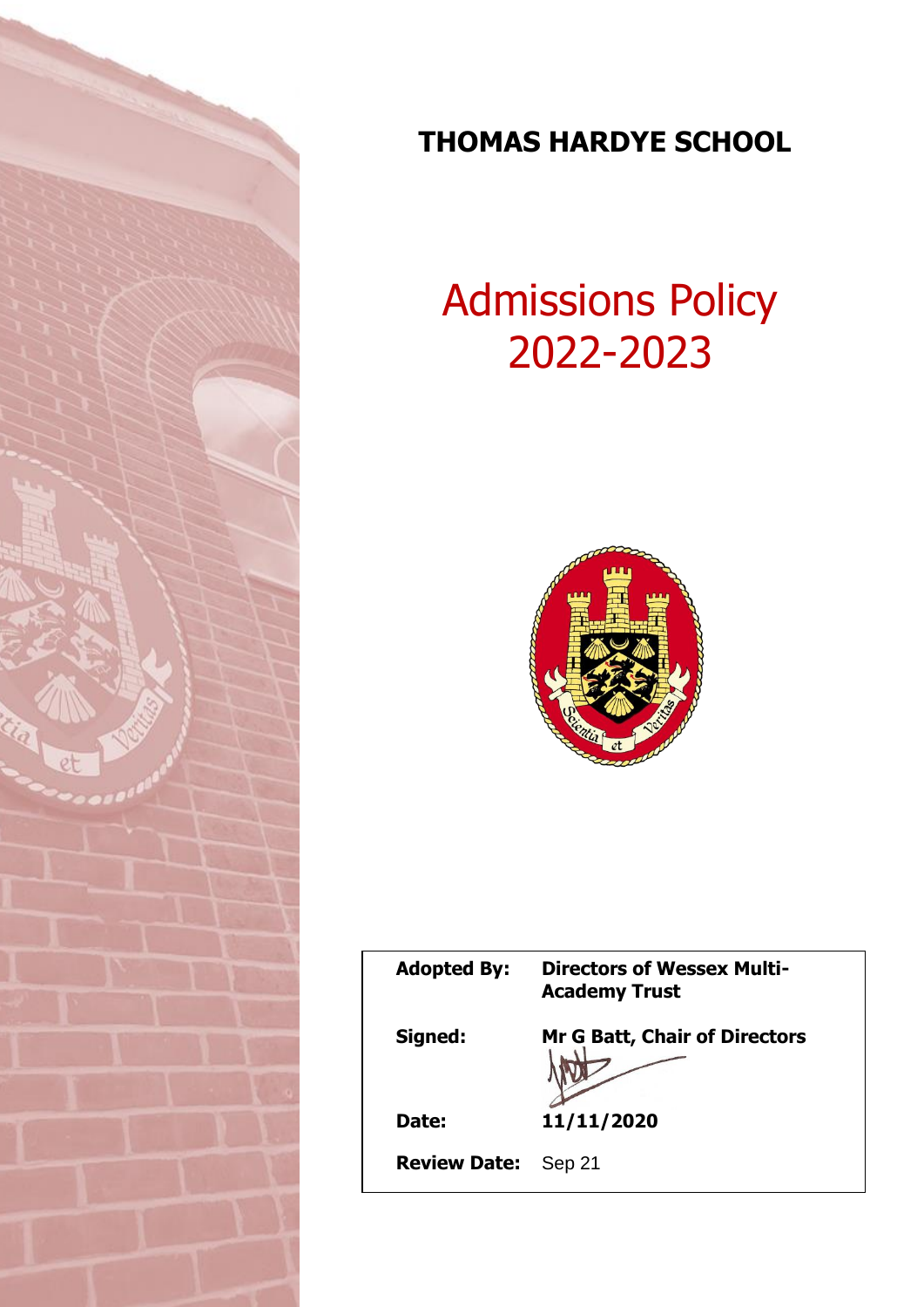## **The Thomas Hardye School**

### **Admissions Policy 2022-2023**

In accordance with the Legal requirements, the Directors of Wessex Multi-Academy Trust, as the admissions authority of the Thomas Hardye School ("the School") publish their admissions policy. The arrangements are reviewed annually by the Directors.

#### **Admission Number**

- 1. The Directors will consult with the LA before introducing or changing admission arrangements at least once in each year (September to August).
- 2. The Directors have determined that the admission number for Year 9 in 2022-23 will be 450.

#### **Criteria for Admission**

Admission to Years 9, 10, and 11

The Directors will admit a pupil to the School for which the parents have expressed a preference unless to do so would prejudice the provision of efficient education or the efficient use of resources.

Where there are more applications than there are places available the Directors will admit pupils according to the following order of priority:

- 1. Looked After and previously Looked After Children, as defined by the Schools Admission Code (2012), including those in care outside of England.
- 2. Pupils living in the area normally served by the School (see School office for details) and who also attend Dorchester Middle School, St Mary's Puddletown, or St Osmund's Middle School at the time of their application.
- 3. Pupils living in the area normally served by the School.
- 4. Pupils living outside the area normally served by the School will be offered spare places in the following order:
	- a) pupils who are attending Dorchester Middle School, St Mary's Puddletown, or St Osmund's Middle School at the time of their application
	- b) those pupils who have a brother or a sister who has been admitted in previous years and who will be attending the School at the time of admission
	- c) those pupils who have a particular medical reason for attending the School which is stated in writing at the time of application and which is supported by written medical evidence
	- d) pupils who have particular social or compassionate grounds for attending the school which are stated in writing at the time of the application and which are supported by appropriate letters from Social Workers, Doctors, Locality Team, etc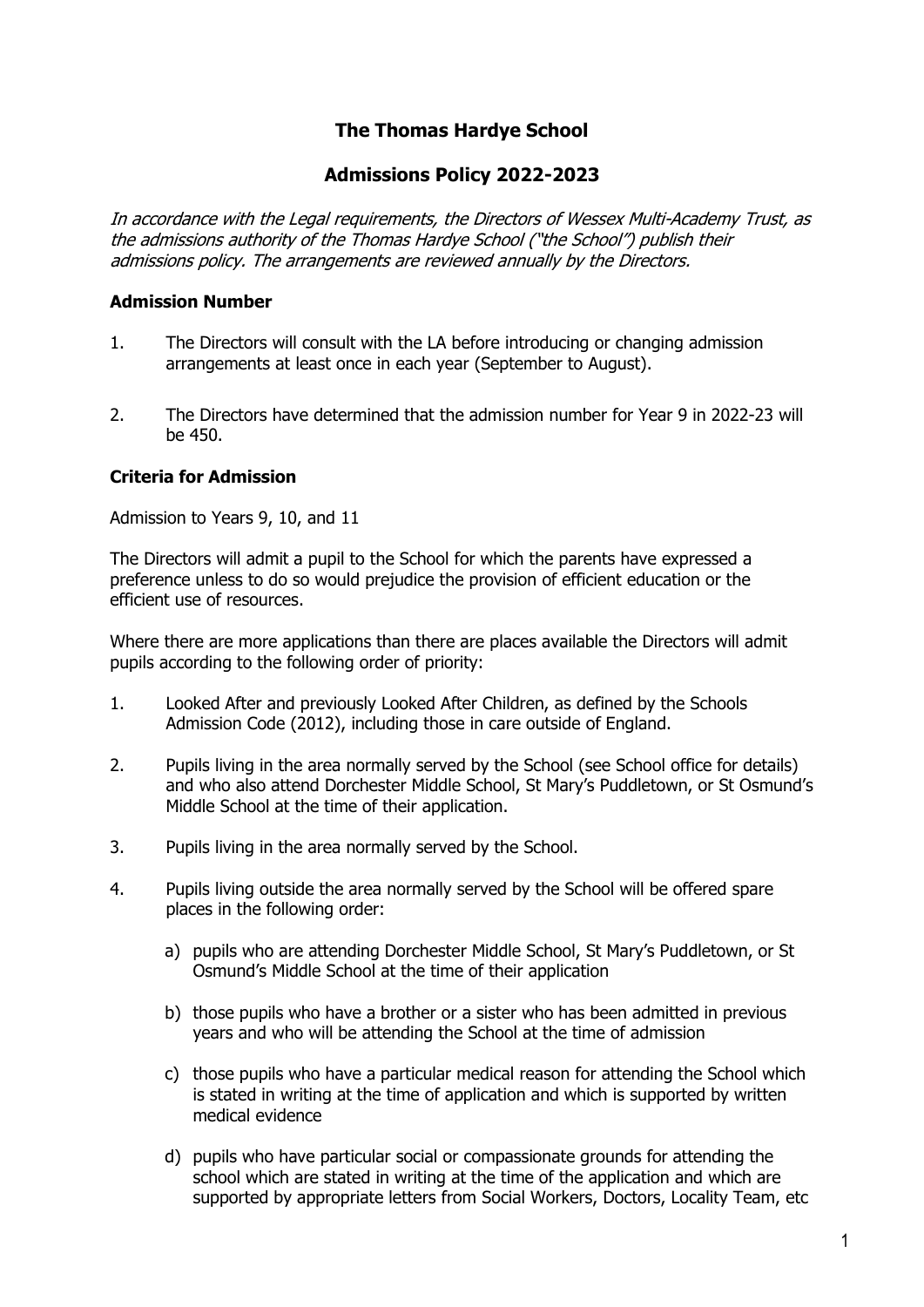e) children of staff with at least two years continuous service at the school or who have been recruited to a vacancy to meet a demonstrable skills shortage as at the date of application (in year) or relevant closing date under the LA co-ordinated scheme (normal year of entry) and who still intend to be employed at the school at the time of the child's admission.

If too few places are available to satisfy preferences expressed within any of the priority order categories above, places will be allocated on the basis of the child's closeness to the preferred school (defined by straight line measurements).

N.B: When measuring distance from home to school, this will be done by recourse to the County Council's computer system, which identifies the centre of the building of the home address and the centre of the school building and calculates the distance between the two locations to determine proximity.

The admission of children with statements of Special Education Need is covered by sections 324 to 328 of, and schedule 27 to, the Education Act of 1996. Guidance is given in the Special Education Needs Code of Practice.

Where parents/guardians have children of multiple births and the Directors are unable to allocate all the children a place at the preferred school, the parents/guardians will be invited to decide which of the children should be allocated the available place(s).

In the event that the Directors are unable to distinguish between applications despite applying the priority criteria above, lots will be drawn by an independent (of the Directors) person to determine the final place(s).

#### **Admission to Year 12**

The Directors determine the policy for admissions to the Sixth Form. This policy is contained in the school prospectus and Sixth Form brochure.

The admission number for students being admitted to the school for the first time is 180.

Students wishing to be admitted to the school in Year 12 can choose from a number of level 3 courses. Those following A level courses should have 5  $A^*$  to B grades (or 5+ on the new GCSE grading system), along with the individual course requirements. Those applying for BTEC or other vocational courses should have 5  $A^*$  to C grades (or 4+ on the new grading system), and the individual course requirements. Students can study a combination of A level and vocational courses.

Students studying Further Mathematics will be expected to study four courses. Very able students will have the chance to study four courses.

Students who have not yet achieved a good grade in English Language or Mathematics will need to retake this subject as part of their programme of study.

#### **Appeals against Admission Decisions**

Parents may appeal to an independent panel against the decisions of the Directors.

Such panels consist of three or five persons. They will include lay-members who have no personal experience of management or education in a school, and persons who either have educational experience, or are acquainted with educational conditions in the area, or are parents of registered school pupils.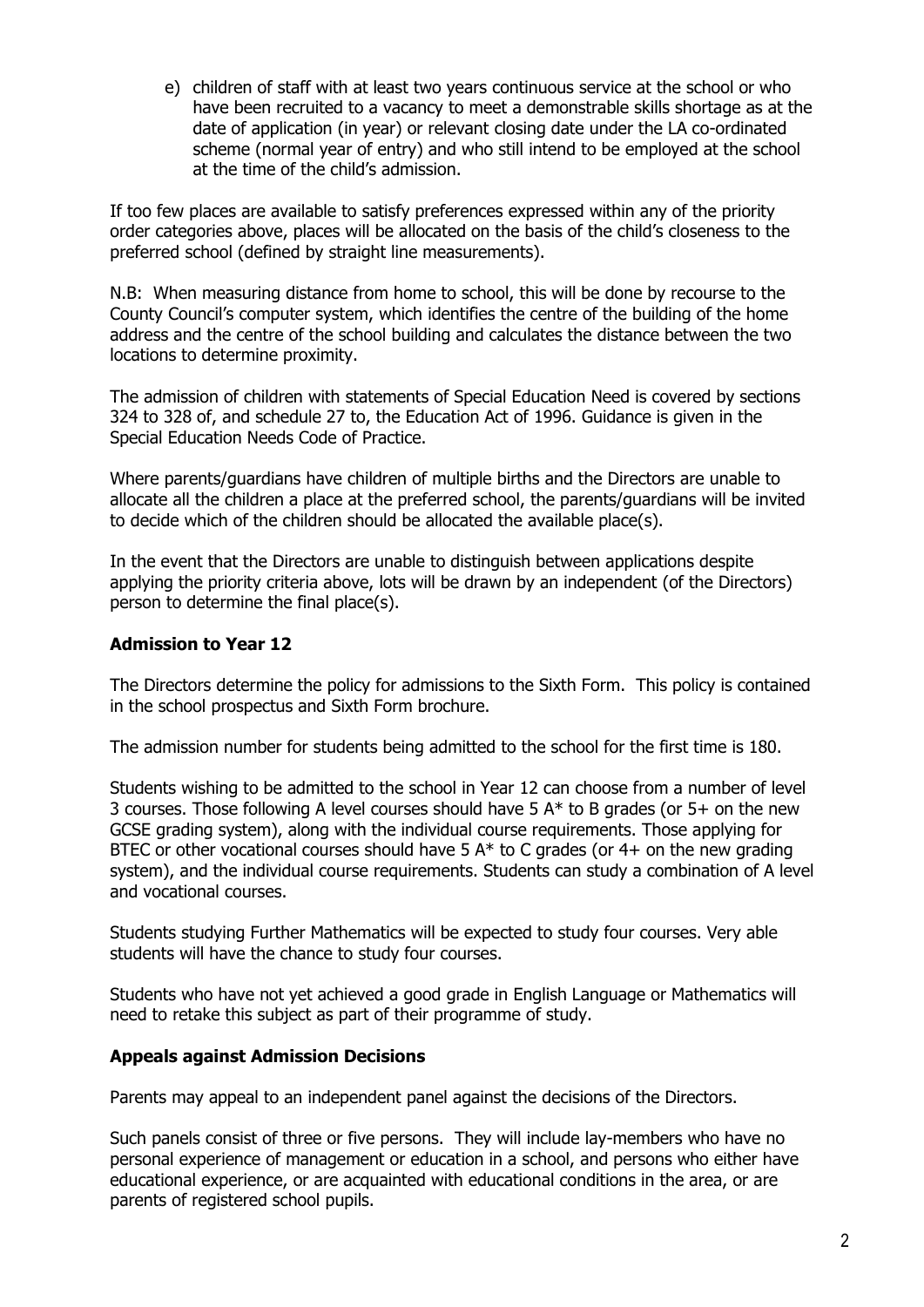The procedure respecting the Appeal process is laid down in the Department for Education Code of Practice, and the decision of the Appeal Panel is binding upon the Directors and the Headteacher of the school. The conduct of such panels falls under the supervision of the Council on Tribunals.

A parent wishing to appeal against a decision by the Directors should contact the Local Authority: [https://dorset-self.achieveservice.com/service/School\\_admissions\\_appeals](https://dorset-self.achieveservice.com/service/School_admissions_appeals)